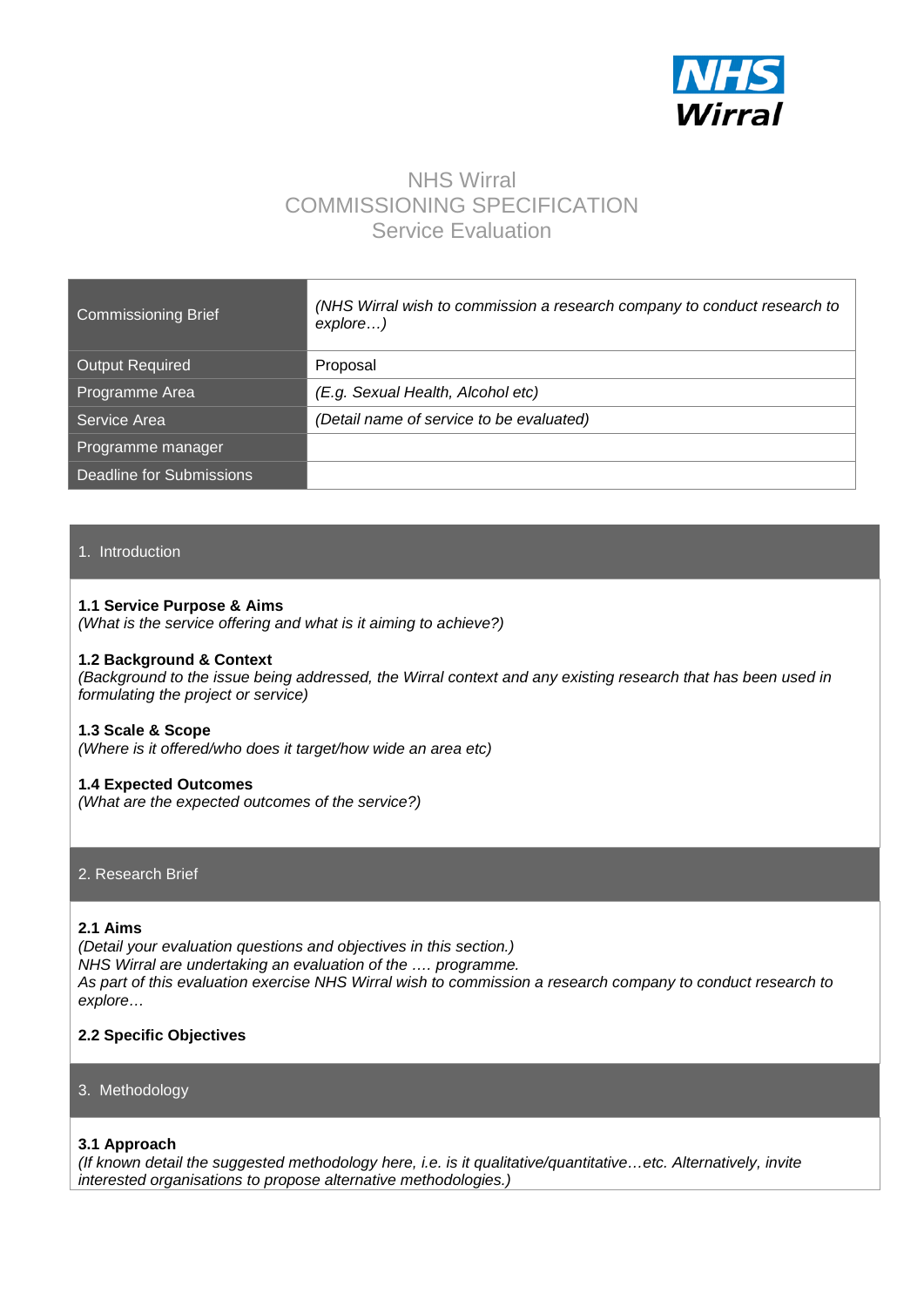

# **3.2 Target Audience**

*(Detail the target audience of the service offered and who you hope to target during the evaluation process. There may be wider stakeholders worth considering. Provide details of whether the commissioned organisation will need to source contact details/database of target groups or if you will assist with this.)*

# **3.3 Project Outline**

*(Specifically outline the elements of the project you wish to commission, e.g. interviews with…, focus groups with…, providing information about the scale and number of the tasks involved where possible. Also specify reports and other outputs required, although these are also clarified later.)*

# 4. Timing & Deliverables

# **4.1 Outputs Required**

*(The research team will be required to produce e.g. Topline results/a written report/interim/draft/final/presentation… Specify if anonymised transcripts of the focus groups/electronic versions of the final report etc are required)*

#### **4.2 Timings**

*(Outline timings including when the successful organisation will be commissioned, any meetings required and outputs.)*

# 5. Research Team

## **5.1 Project Team**

*(Interested organisations should describe the proposed project team and their specific skills pertinent to the research brief.)*

#### **5.2 Experience**

*(Interested organisations should detail their expertise in key areas e.g. Health/Sexual health/Young People/Health inequalities along with e.g.*

- *Quantitative data analysis*
- *Qualitative research methodologies*
- *Qualitative data analysis*
- *Report/Presentation writing)*

#### 6. Commissioning Requirements

## **6.1 Requirement**

Interested organisations are invited to provide a proposal in response to the brief.

#### **6.2 Format**

*(Specify how you would like to receive the proposal, e.g. provided in an electronic word document, emailed to…if printed, how many copies and any other documents required from commissioned organisations e.g. equality and diversity policy)*

#### **6.3 Budget**

The proposals submitted should include the cost of services to be commissioned. *(You may want to specify the budget, or provide a ceiling budget or ask for a 'shopping list' approach.)*

# **6.4 Submission deadline**